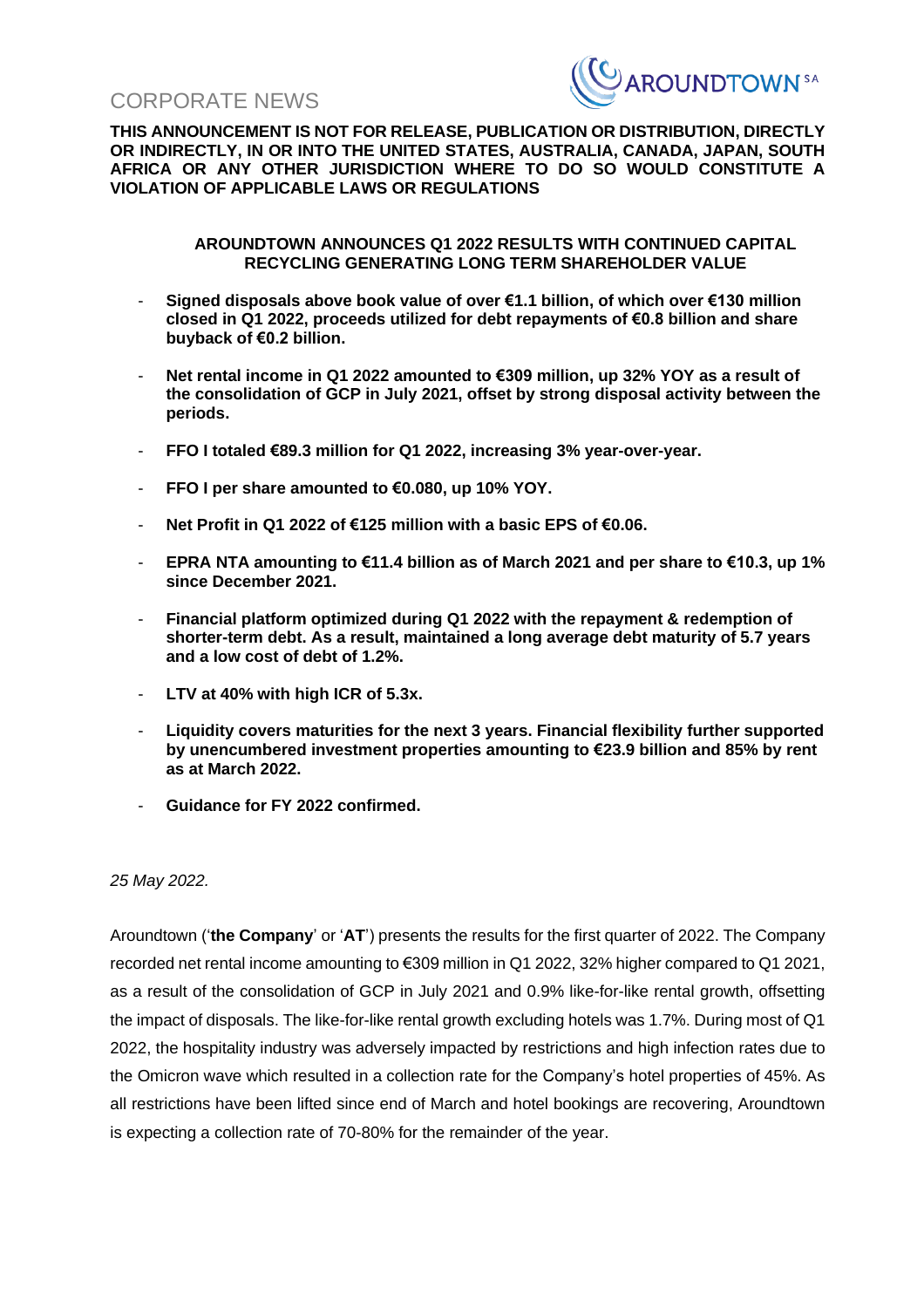# **ACCRETIVE CAPITAL RECYCLING FUNDING DEBT REPAYMENTS AND SHARE BUYBACKS, GENERATING SHAREHOLDER VALUE**

AT has signed disposals at a total volume of €1.1 billion, including €0.5 billion which was signed and not closed during 2021. Until end of March 2022, over €130 million of disposals of offices and retail assets have been completed at a margin of 3% above book value and 66% over total costs including capex. Proceeds from disposals are utilized for repayment of shorter-term debt and for recycling capital into the Company's own portfolio at a higher quality through share buybacks. These measures supported the increase in FFO I per share by 10% year-over-year to €0.080. In 2022 yearto-date, AT has repaid €0.8 billion of debt and bought back €0.2 billion of its own shares.

The Interim Consolidated Report for Q1 2022 is available on the Company's website:

## <https://www.aroundtown.de/investor-relations/publications/financial-reports/>

For definitions and reconciliations of the Alternative Performance Measures, please see the relevant sections in the pages 36 - 39 of the Interim Consolidated Report for Q1 2022. You can find the Interim Consolidated Report for Q1 2022 on AT's website under Investor Relations > Publications > Financial Reports or under this link:

https://www.aroundtown.de/fileadmin/user\_upload/04\_investor\_relations/downloads/2022/AT\_Q1 [2022.pdf](https://www.aroundtown.de/fileadmin/user_upload/04_investor_relations/downloads/2022/AT_Q1_2022.pdf)

#### **About the Company**

Aroundtown SA (symbol: AT1), trading on the Prime Standard of the Frankfurt Stock Exchange, is the largest listed and highest rated (BBB+ by S&P) German commercial real estate company. Aroundtown invests in income generating quality properties with value-add potential in central locations in top tier European cities mainly in Germany/NL.

Aroundtown SA (ISIN: LU1673108939) is a public limited liability company (société anonyme) established under the laws of the Grand Duchy of Luxembourg, registered with the Luxembourg Trade and Companies Register (Registre de Commerce et des Sociétés, Luxembourg) under number B217868, having its registered office at 40, Rue du Curé, L-1368 Luxembourg, Grand Duchy of Luxembourg.

**Contact** Timothy Wright T: +352 288 313 E: [info@aroundtown.de](mailto:info@aroundtown.de) [www.aroundtown.de](https://www.aroundtown.de/)